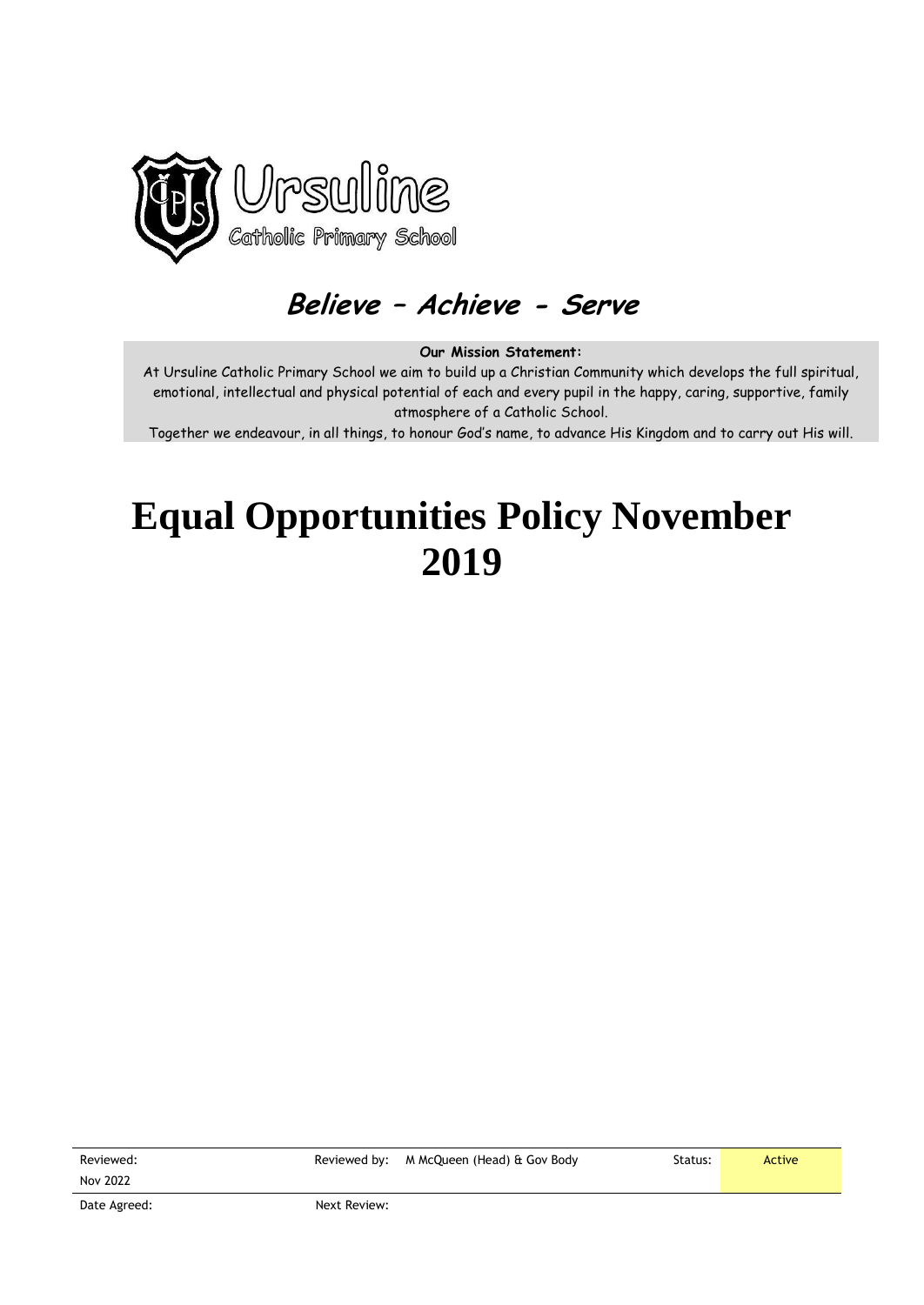## **Equal Opportunities Policy**

This policy flows from our Mission Statement and our School Aims. Our ethos is based on the belief that Christ indwells everyone and that our love of God is manifest in our love for one another.

### **1 Aims and objectives**

**1.1** We do not discriminate against anyone, be they staff or pupil, on the grounds of their sex, race, colour, religion, nationality, ethnic or national origins. This is in line with the 1976 Race Relations Act and covers both direct and indirect discrimination.

**1.2** We promote the principles of fairness and justice for all through the education that we provide in our school.

**1.3** We ensure that all pupils have equal access to the full range of educational opportunities provided by the school.

**1.4** We constantly strive to remove any forms of indirect discrimination that may form barriers to learning.

**1.5** We ensure that all recruitment, employment, promotion and training systems are fair to all, and provide opportunities for everyone to achieve.

**1.6** We challenge stereotyping and prejudice whenever it occurs.

**1.7** We celebrate the cultural diversity of our community and show respect for all minority groups.

**1.8** We are aware that prejudice and stereotyping is caused by low self-image and ignorance. Through positive educational experiences and support for each individual's point of view, we aim to promote positive social attitudes and respect for all.

#### **2 Anti-racism**

**2.1** It is the right of all pupils to receive the best education the school can provide, with access to all educational activities organised by the school. We do not tolerate any forms of racism or racist behaviour. Should a racist incident occur, we will act immediately to prevent any repetition of the incident.

**2.2** We endeavour to make our school welcoming to all minority groups. So, for example, we will immediately remove any offensive graffiti that we may find in school. We promote an understanding of different cultures through the topics studied by the children, and we reflect this in the displays of work shown around the school.

**2.3** Our curriculum reflects the attitudes, values and respect that we have for minority ethnic groups. So, for example, the history curriculum gives due emphasis to ancient African traditions and cultures in the work that the children do on the Ancient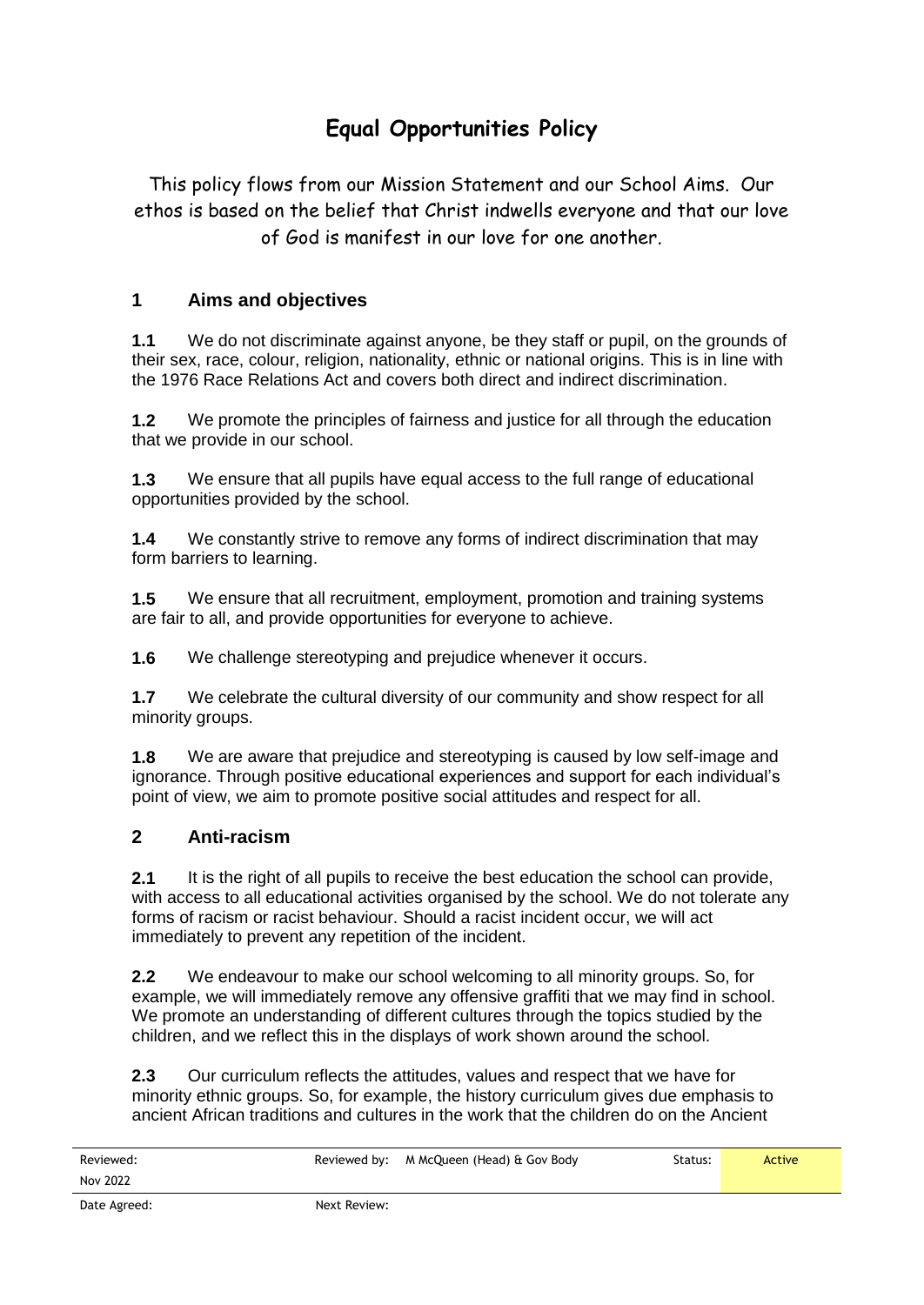Egyptians. In the 'Here I Am' Religious Education syllabus two weeks in the school year are dedicated to teaching and learning about faiths other than Christianity. At Ursuline we study Judaism and Islam.

**2.4** Should anyone at our school be a victim of racism, we will do all we can to support that person in overcoming any difficulties they may have.

## **3 The role of governors**

**3.1** The governing body has set out its commitment to equal opportunities in this policy statement, and it will continue to do all it can to ensure that all members of the school community are treated fairly and with equality.

**3.2** The governing body seeks to ensure that people with disabilities are not discriminated against when applying for jobs at our school. The governors take all reasonable steps to ensure that the school environment gives access to people with disabilities.

**3.3** The governing body will, in its annual report, make reference to arrangements for disabled pupils.

**3.4** The governors welcome all applications to join the school, whatever background or disability a child may have.

**3.5** The governing body ensures that no child is discriminated against whilst in our school on account of their sex, religion or race. So, for example, all children have access to the full range of the curriculum, and regulations regarding school uniform will be applied equally to boys and girls. If a child's religion affects the school uniform, then the school will deal with each case sensitively and with respect for the child's cultural traditions.

### **4 The role of the headteacher**

**4.1** It is the headteacher's role to implement the school's equal opportunities and anti-racist policy and s/he is supported by the governing body in so doing.

**4.2** It is the headteacher's role to ensure that all staff are aware of the school policy on equal opportunities, and that teachers apply these guidelines fairly in all situations.

**4.3** The headteacher ensures that all appointments panels give due regard to this policy, so that no-one is discriminated against when it comes to employment or training opportunities.

**4.4** The headteacher promotes the principle of equal opportunity when developing the curriculum, and promotes respect for other people in all aspects of school life, for example, in the assembly, where respect for other people is a regular theme, and in displays shown around the school.

**4.5** The headteacher treats all incidents of unfair treatment and any racist incidents with due seriousness.

| Reviewed:    |              | Reviewed by: M McQueen (Head) & Gov Body | Status: | Active |
|--------------|--------------|------------------------------------------|---------|--------|
| Nov 2022     |              |                                          |         |        |
| Date Agreed: | Next Review: |                                          |         |        |